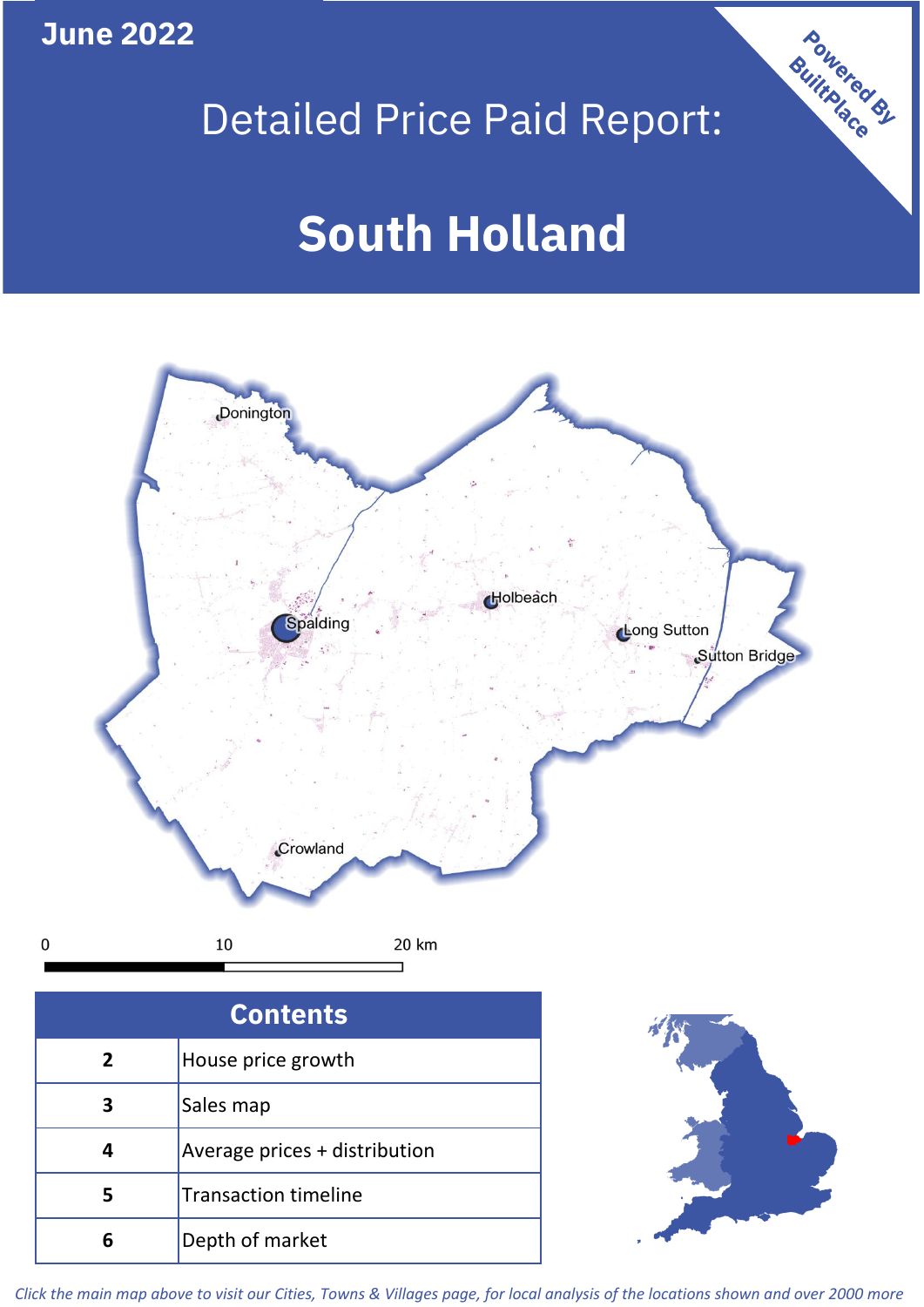## **Headline Data**

|                     | <b>Current level</b> | 3 month  | <b>Annual</b> | 5 vear | 10 year |
|---------------------|----------------------|----------|---------------|--------|---------|
| <b>House prices</b> | £235,159             | 6.3%     | 15.1%         | 31.5%  | 79.9%   |
| <b>Transactions</b> | 1,747                | $-12.2%$ | 16.5%         | 0.6%   | 41.7%   |

## **House Price Growth (April 2022 data)**

#### *Annual Change in House Prices*



House prices in South Holland grew by 15.1% in the 12 months to April 2022 (based on 3-month smoothed data). By comparison national house prices grew by 10.7% and prices in the East Midlands grew by 11.6% over the same period.

South Holland house prices are now 43.3% above their previous peak in 2007, compared to +50.1% for the East Midlands and +52.9% across England.



#### *Year-To-Date Change in House Prices, December to April*

Local prices have grown by 6.1% in 2022 so far, compared to growth of 3.2% over the same period last year.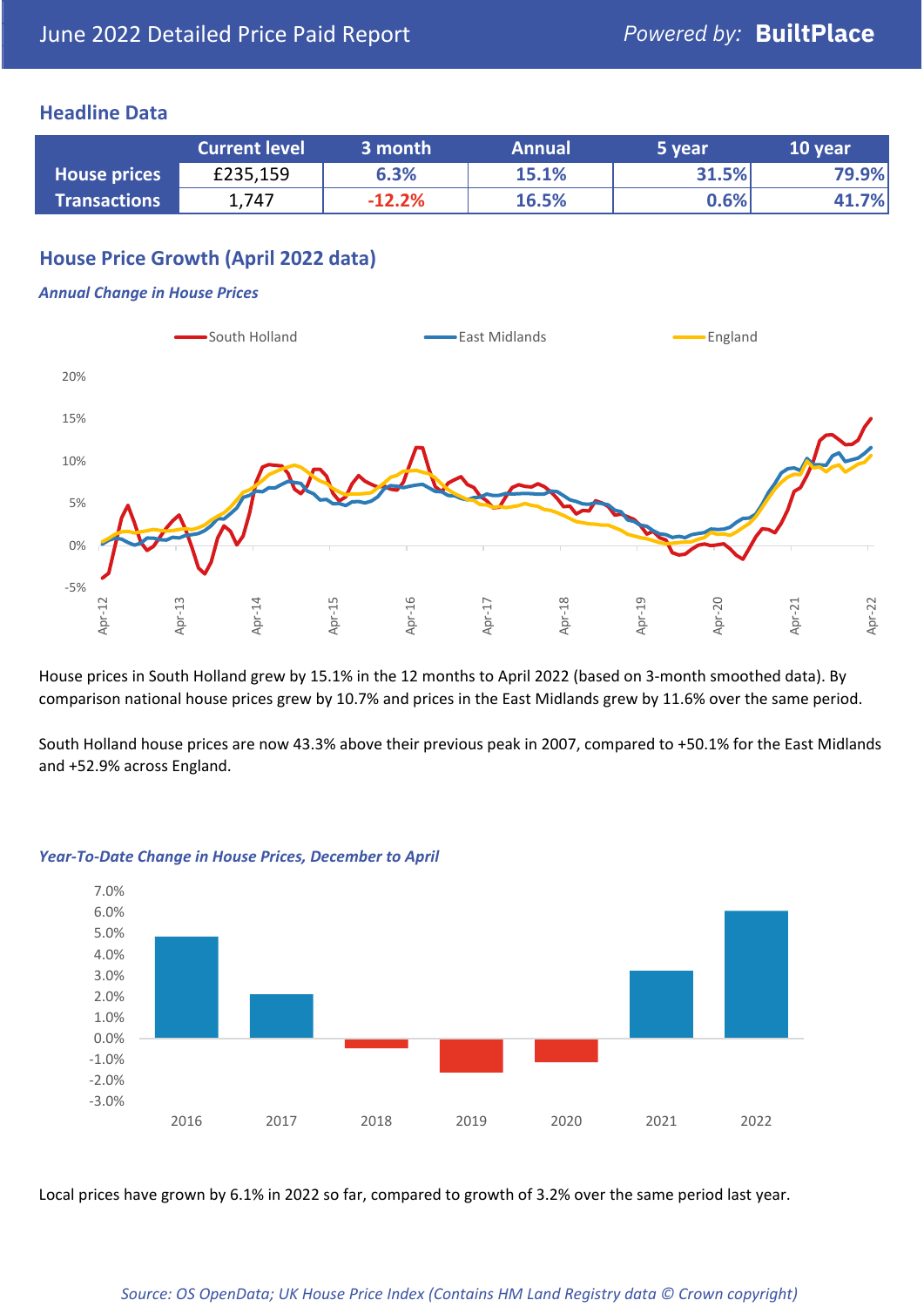## **House Price Map**

#### *12 months to April 2022*



*Each point is one postcode, coloured by the average value relative to all sales in this local authority (price bands are LA-specific quintiles).*

## **Map Key**

| Min      | <b>Max</b> |                            |
|----------|------------|----------------------------|
| Up to    | £155,000   | 1st quintile / lowest 20%  |
| £155,000 | £190,000   | 2nd quintile               |
| £190,000 | £238,000   | 3rd quintile               |
| £238,000 | £304,000   | 4th quintile               |
| £304,000 | and over   | 5th quintile / highest 20% |
|          |            |                            |

*Source: OS OpenData; UK House Price Index (Contains HM Land Registry data © Crown copyright)*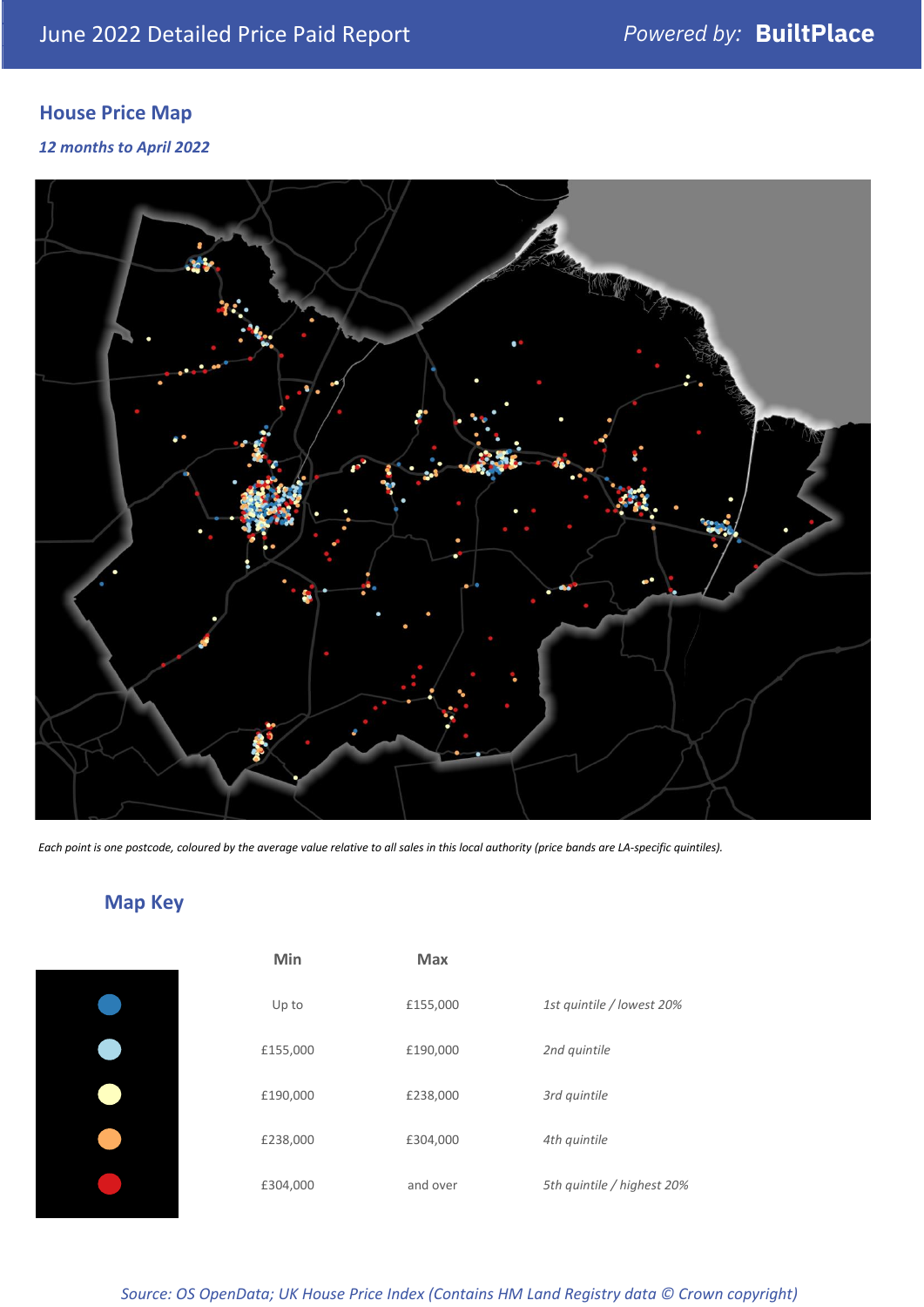## **Average House Price by Property Type**

#### *12 months to April 2022*



|                 | <b>New</b>           | <b>Second hand</b> |  |
|-----------------|----------------------|--------------------|--|
| <b>Flat</b>     | No recorded<br>sales | £99,919            |  |
| <b>Terraced</b> | £157,995             | £152,734           |  |
| Semi-detached   | £180,234             | £184,185           |  |
| <b>Detached</b> | £323,937             | £289,755           |  |

## **House Price Distribution by Year**

*All properties, by price band and calendar year (2020 = year to date)*

|                    | 1997 | 2002 | 2007 | 2012 | 2017 | 2019 | 2020 |
|--------------------|------|------|------|------|------|------|------|
| <b>Under £100k</b> | 96%  | 60%  | 9%   | 17%  | 6%   | 3%   | 2%   |
| £100-200k          | 4%   | 37%  | 72%  | 68%  | 61%  | 41%  | 42%  |
| £200-300k          | 0%   | 3%   | 16%  | 12%  | 25%  | 35%  | 37%  |
| £300-400k          | 0%   | 0%   | 2%   | 2%   | 6%   | 15%  | 10%  |
| £400-500k          | 0%   | 0%   | 1%   | 1%   | 1%   | 4%   | 4%   |
| £500k-1m           | 0%   | 0%   | 0%   | 0%   | 0%   | 2%   | 4%   |
| £1-2m              | 0%   | 0%   | 0%   | 0%   | 0%   | 0%   | 1%   |
| <b>Over £2m</b>    | 0%   | 0%   | 0%   | 0%   | 0%   | 0%   | 0%   |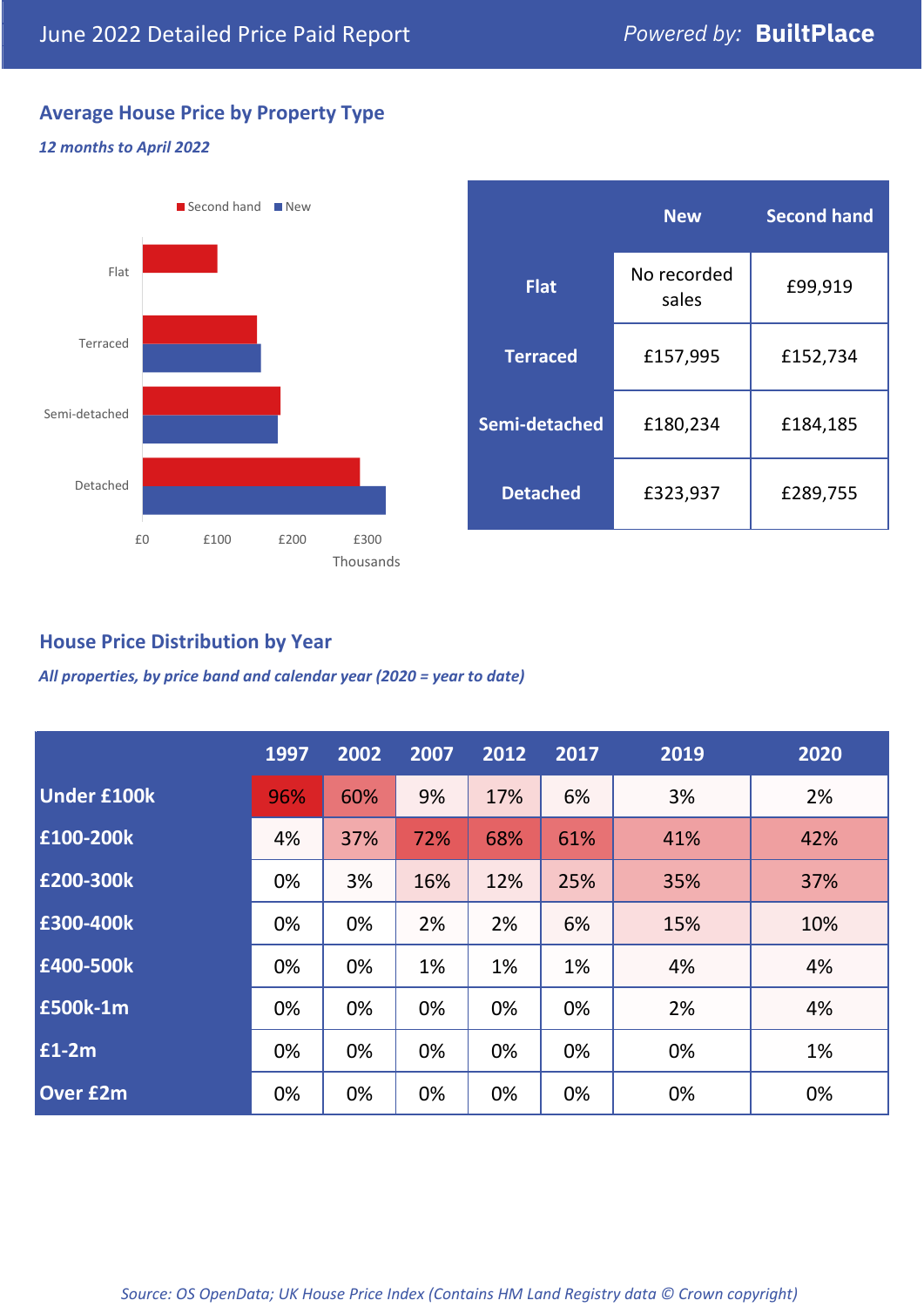## **Transactions (February 2022 data)**

*Annual Transactions, Indexed (2001-05 average = 100)*



There were 1,747 transactions in South Holland during the 12 months to February 2022. This is 72% of the average from 2001-05 and suggests activity is below pre-downturn levels.

Transactions in South Holland have fallen by 3.4% since 2014, compared to changes of -8.0% for East Midlands and -7.7% for England.



#### *Cash and New Build Sales as % of Total, by Year*

*Note: The data on this page EXCLUDES transactions identified as transfers under a power of sale/repossessions, buy-to-lets (where they can be identified by a mortgage), and transfers to non-private individuals - i.e. it comprises only Land Registry 'A' data.*